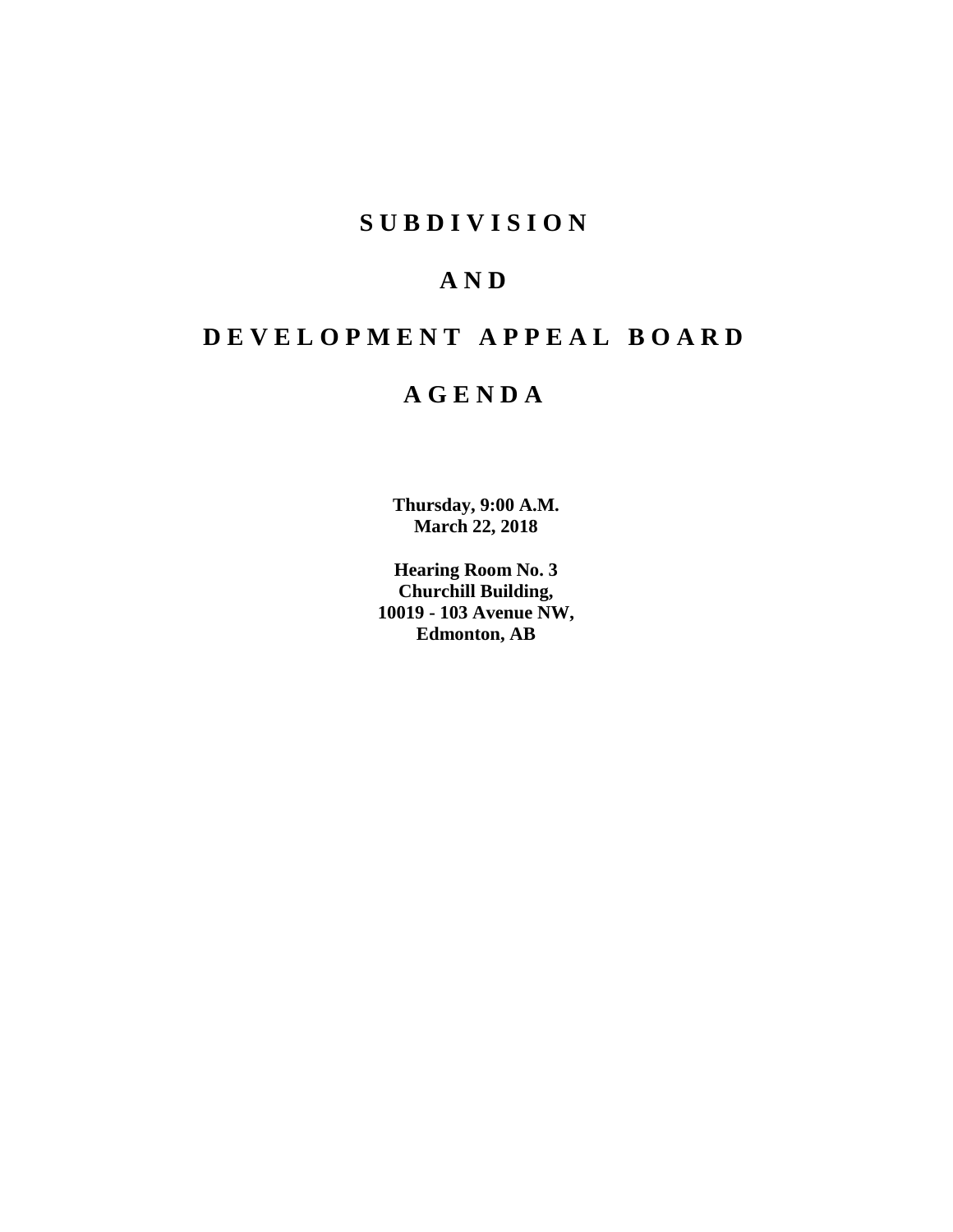# **SUBDIVISION AND DEVELOPMENT APPEAL BOARD HEARING ROOM NO. 3**

|              | 9:00 A.M.    | SDAB-D-18-044 |                                                                                                                                                                                                                                 |
|--------------|--------------|---------------|---------------------------------------------------------------------------------------------------------------------------------------------------------------------------------------------------------------------------------|
|              |              |               | To construct a Single Detached House with<br>Unenclosed Front Porch, Rooftop Terrace,<br>fireplace, rear uncovered deck (3.05 metres by<br>5.18 metres) and Basement development (NOT<br>to be used as an additional Dwelling). |
|              |              |               | 10826 - 129 Street NW<br>Project No.: 268866060-001                                                                                                                                                                             |
|              |              |               |                                                                                                                                                                                                                                 |
| $\mathbf{I}$ | 9:00 A.M.    | SDAB-D-18-045 |                                                                                                                                                                                                                                 |
|              |              |               | To construct a Single Detached House with<br>rooftop terrace, Basement development (NOT to<br>be used as an additional Dwelling), rear<br>detached Garage, fireplace and uncovered deck                                         |
|              |              |               | 10828 - 129 Street NW<br>Project No.: 268867852-001                                                                                                                                                                             |
|              | <b>NOTE:</b> |               | Unless otherwise stated, all references to "Section numbers" refer to<br>the authority under the Edmonton Zoning Bylaw 12800.                                                                                                   |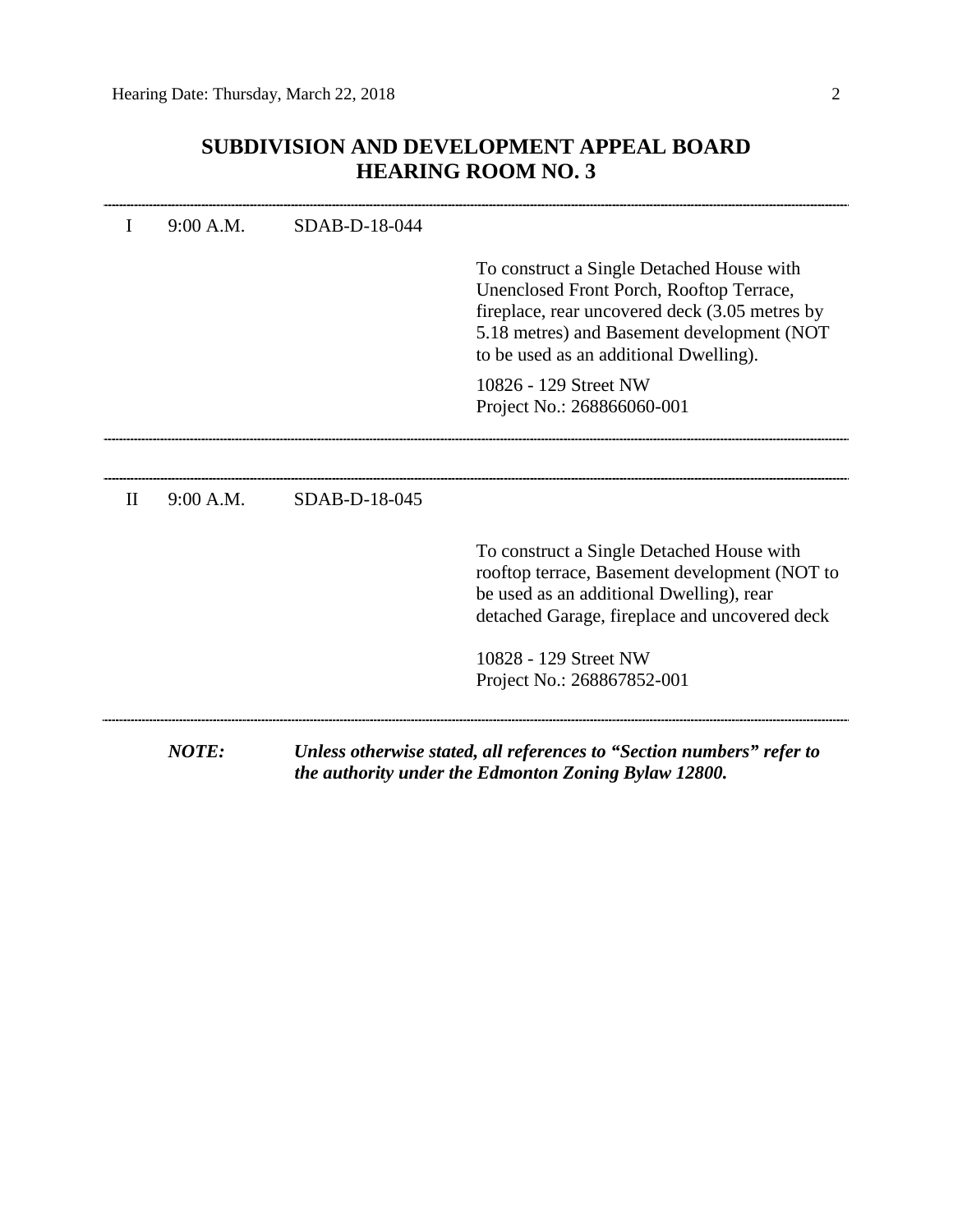#### ITEM II: 9:00 A.M. FILE: SDAB-D-18-044

## AN APPEAL FROM THE DECISION OF THE DEVELOPMENT OFFICER

APPELLANT:

APPLICATION NO.: 268866060-001

APPLICATION TO: Construct a Single Detached House with Unenclosed Front Porch, Rooftop Terrace, fireplace, rear uncovered deck (3.05 metres by 5.18 metres) and Basement development (NOT to be used as an additional Dwelling).

| <b>DECISION OF THE</b><br>DEVELOPMENT AUTHORITY:     | Refused                              |
|------------------------------------------------------|--------------------------------------|
| <b>DECISION DATE:</b>                                | February 23, 2018                    |
| <b>DATE OF APPEAL:</b>                               | February 23, 2018                    |
| <b>MUNICIPAL DESCRIPTION</b><br>OF SUBJECT PROPERTY: | 10826 - 129 Street NW                |
| <b>LEGAL DESCRIPTION:</b>                            | Plan 1820517 Blk 22 Lot 7A           |
| ZONE:                                                | RF1-Single Detached Residential Zone |
| <b>OVERLAY:</b>                                      | Mature Neighbourhood Overlay         |
| <b>STATUTORY PLAN:</b>                               | West Ingle Area Redevelopment Plan   |

# *Grounds for Appeal*

The Appellant provided the following reasons for appealing the decision of the Development Authority:

> The original design increases dormer width by only 4 feet allowing a roof top patio which is more aesthetically pleasing and adds to the affluent neighbourhood. The actual top height does not change, the mid height is only measured differently. Neighbours are okay with this. The rule only changed in September 2017, otherwise this would have been a non-issue.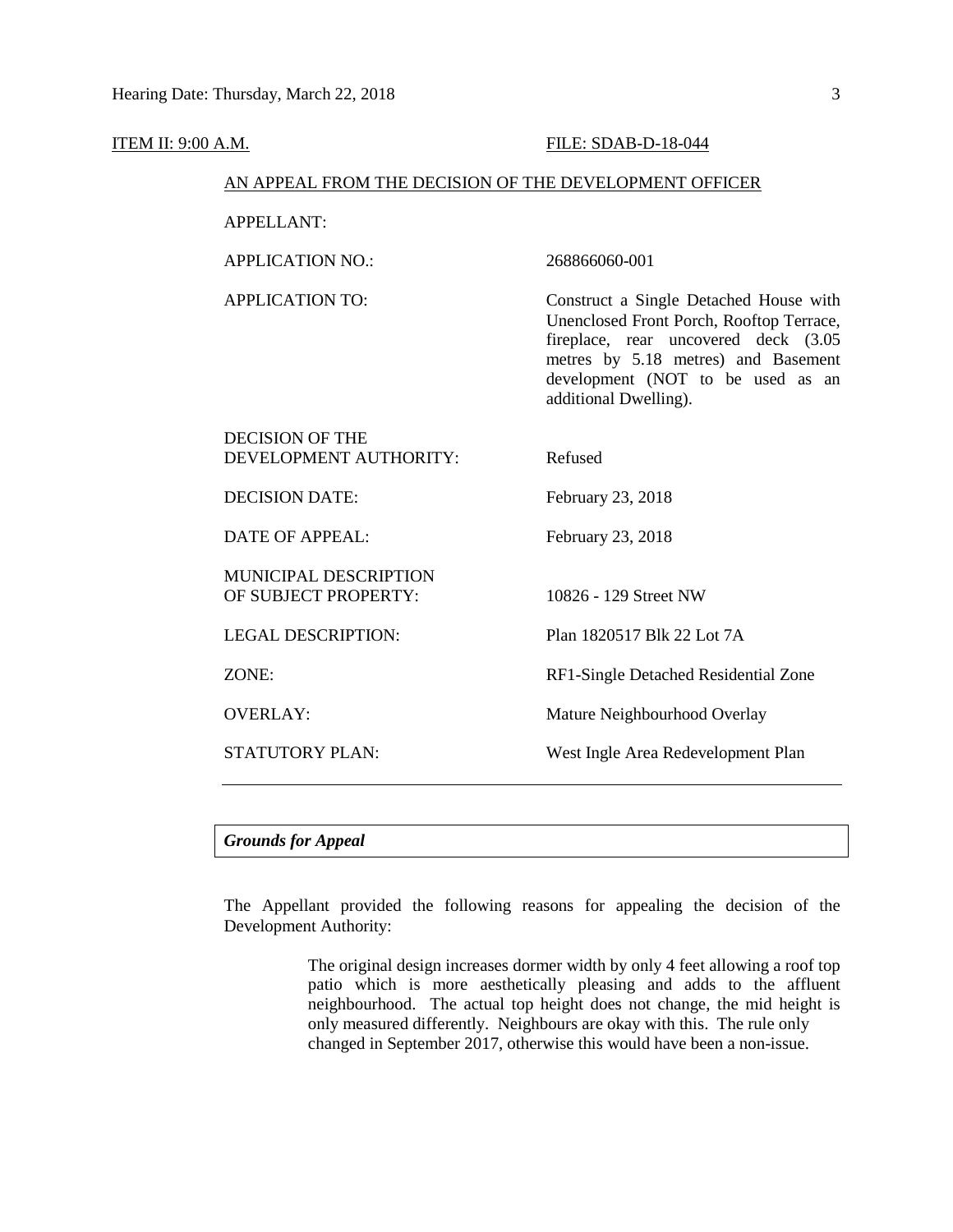#### *General Matters*

## **Appeal Information:**

The *Municipal Government Act*, RSA 2000, c M-26 states the following:

#### **Grounds for Appeal**

**685(1)** If a development authority

- (a) fails or refuses to issue a development permit to a person,
- (b) issues a development permit subject to conditions, or
- (c) issues an order under section 645,

the person applying for the permit or affected by the order under section 645 may appeal to the subdivision and development appeal board.

**(2)** In addition to an applicant under subsection (1), any person affected by an order, decision or development permit made or issued by a development authority may appeal to the subdivision and development appeal board.

## **Appeals**

**686(1)** A development appeal to a subdivision and development appeal board is commenced by filing a notice of the appeal, containing reasons, with the board,

- (a) in the case of an appeal made by a person referred to in section 685(1)
	- (i) with respect to an application for a development permit,
		- (A) within 21 days after the date on which the decision is made under section 642, or
		- (B) if no decision is made with respect to the application within the 40-day period, or within any extension of that period under section 684, within 21 days after the date the period or extension expires,
		- or
	- (ii) with respect to an order under section 645, within 21 days after the date on which the order is made, or
- (b) in the case of an appeal made by a person referred to in section 685(2), within 21 days after the date on which the notice of the issuance of the permit was given in accordance with the land use bylaw.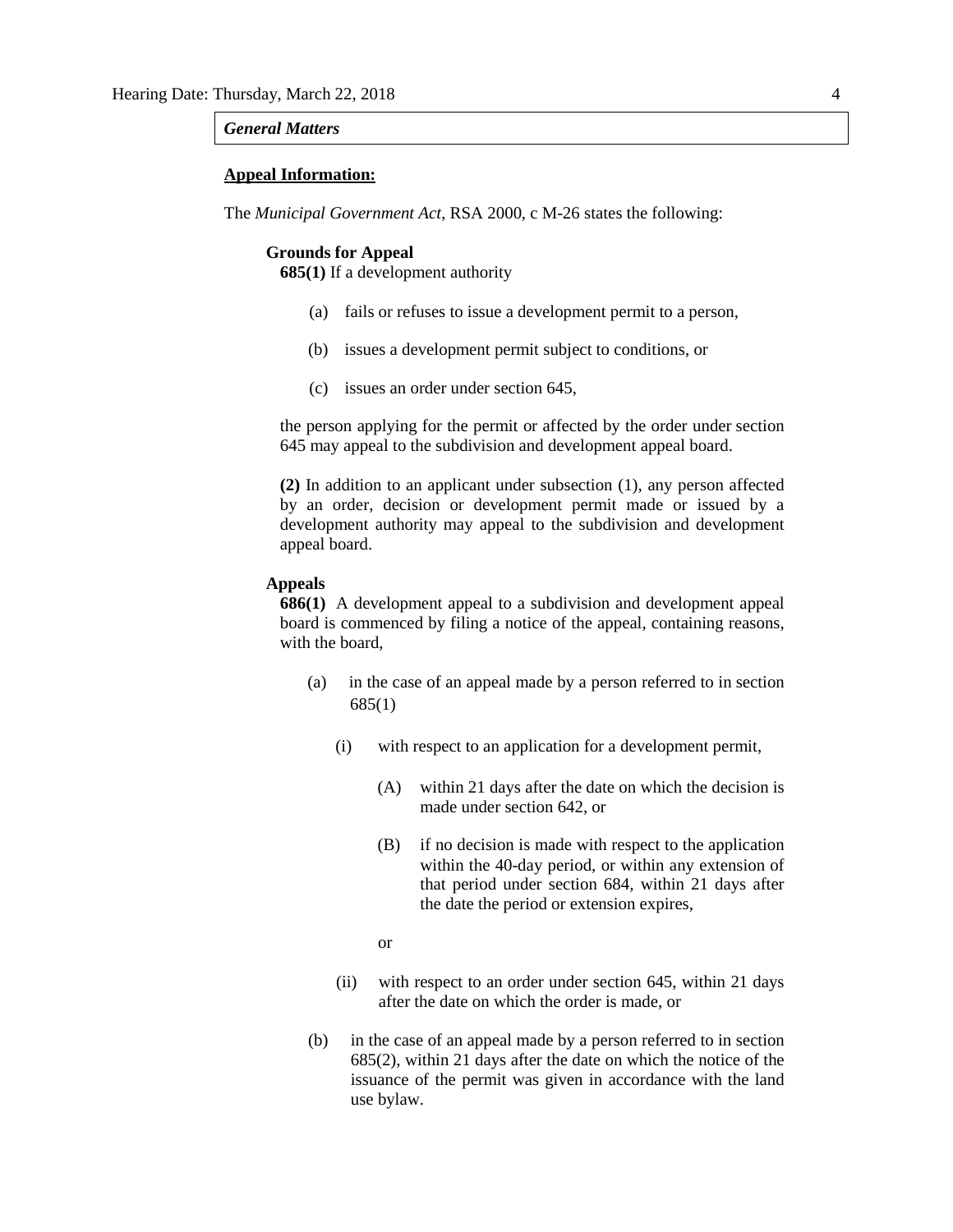#### **Hearing and Decision**

**687(3)** In determining an appeal, the subdivision and development appeal board

- (a.1) must comply with the land use policies;
- (a.2) subject to section 638, must comply with any applicable statutory plans;
- (a.3) subject to clause (d), must comply with any land use bylaw in effect;
	- …
	- (c) may confirm, revoke or vary the order, decision or development permit or any condition attached to any of them or make or substitute an order, decision or permit of its own;
	- (d) may make an order or decision or issue or confirm the issue of a development permit even though the proposed development does not comply with the land use bylaw if, in its opinion,
		- (i) the proposed development would not
			- (A) unduly interfere with the amenities of the neighbourhood, or
			- (B) materially interfere with or affect the use, enjoyment or value of neighbouring parcels of land,
		- and
		- (ii) the proposed development conforms with the use prescribed for that land or building in the land use bylaw.

#### **General Provisions from the** *Edmonton Zoning Bylaw:*

# Under Section 110.2(4) states **Single Detached Housing** is a **Permitted Use** in the **(RF1) Single Detached Residential Zone.**

Under Section 7.2(8), **Single Detached Housing** means development consisting of a building containing only one Dwelling, which is separate from any other Dwelling or building. Where a Secondary Suite is a Permitted or Discretionary Use in a Zone, a building which contains Single Detached Housing may also contain a Secondary Suite. This Use includes Mobile Homes which conform to Section 78 of this Bylaw.

Section 110.1 states that the **General Purpose** of the **(RF1) Single Detached Residential Zone** is to provide Single Detached Housing while allowing other forms of small scale housing in the form of Secondary Suites, and Garden Suites, as well as Semidetached Housing and Duplex Housing under certain conditions.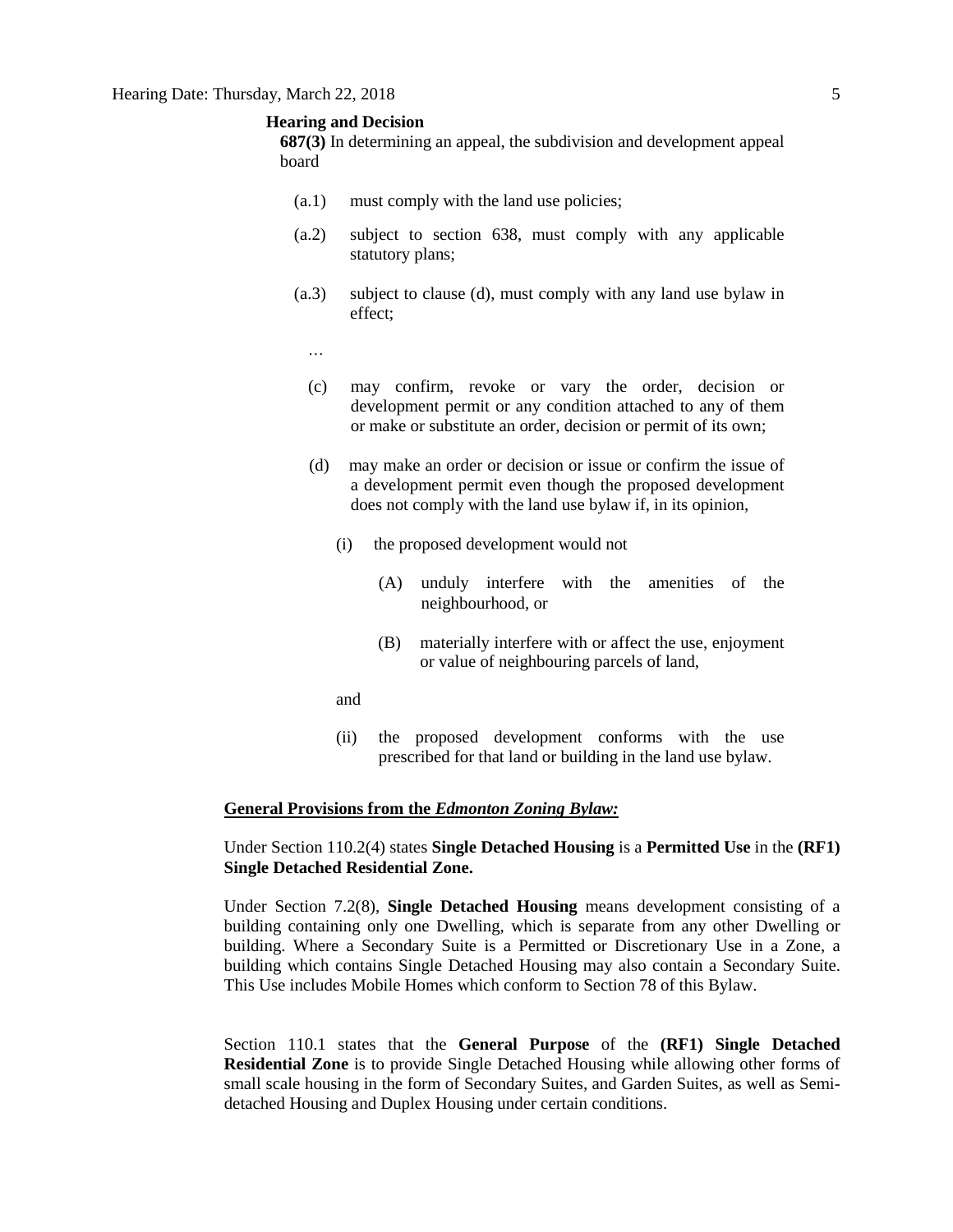Section 814.1 states that the **General Purpose** of the **Mature Neighbourhood Overlay**  is:

To regulate residential development in Edmonton's mature residential neighbourhoods, while responding to the context of surrounding development, maintaining the pedestrian-oriented design of the streetscape, and to provide an opportunity for consultation by gathering input from affected parties on the impact of a proposed variance to the Overlay regulations.

# *Height*

Section 814.3(5) states the maximum Height shall not exceed 8.9 metres.

Under Section 6.1(54), Height means a vertical distance between two points.

Section 52.1(a) states the Development Officer shall calculate building Height by determining the roof type, and applying the following: For hip and gable roof types Height shall be determined by measuring from the horizontal plane through Grade to the midpoint of the highest roof. The midpoint is determined to be between the end of the eave (intersection of the fascia board and the top of the roof sheathing, or less, in accordance with Section 44), and the top of the roof.

## **Development Officer's Determination**

Height - The maximum height is 10.2m, instead of 8.9m (Section 814.3.5).

## *Dormer Width*

Section 814.3(7) states when a structure is greater than 7.5 metres in Height, the width of any one dormer shall not exceed 3.6 metres. The aggregate total width of one or all dormers shall not exceed one third of the length of the building's wall in which the dormers are located.

# **Development Officer's Determination**

Dormer Width - The dormer is 3.0m wide, instead of 1.72m (1/3 of the length of the building's wall) (Section 814.3.7).

## *Community Consultation*

Section 814.5 states the following:

1. When the Development Officer receives a Development Permit Application for a new principal building, new Garage Suite, or new Garden Suite that does not comply with any regulation contained within this Overlay, or receives a Development Permit for alterations to an existing structure that require a variance to Section 814.3(1), 814.3(3), 814.3(5) or 814.3(9) of this Overlay: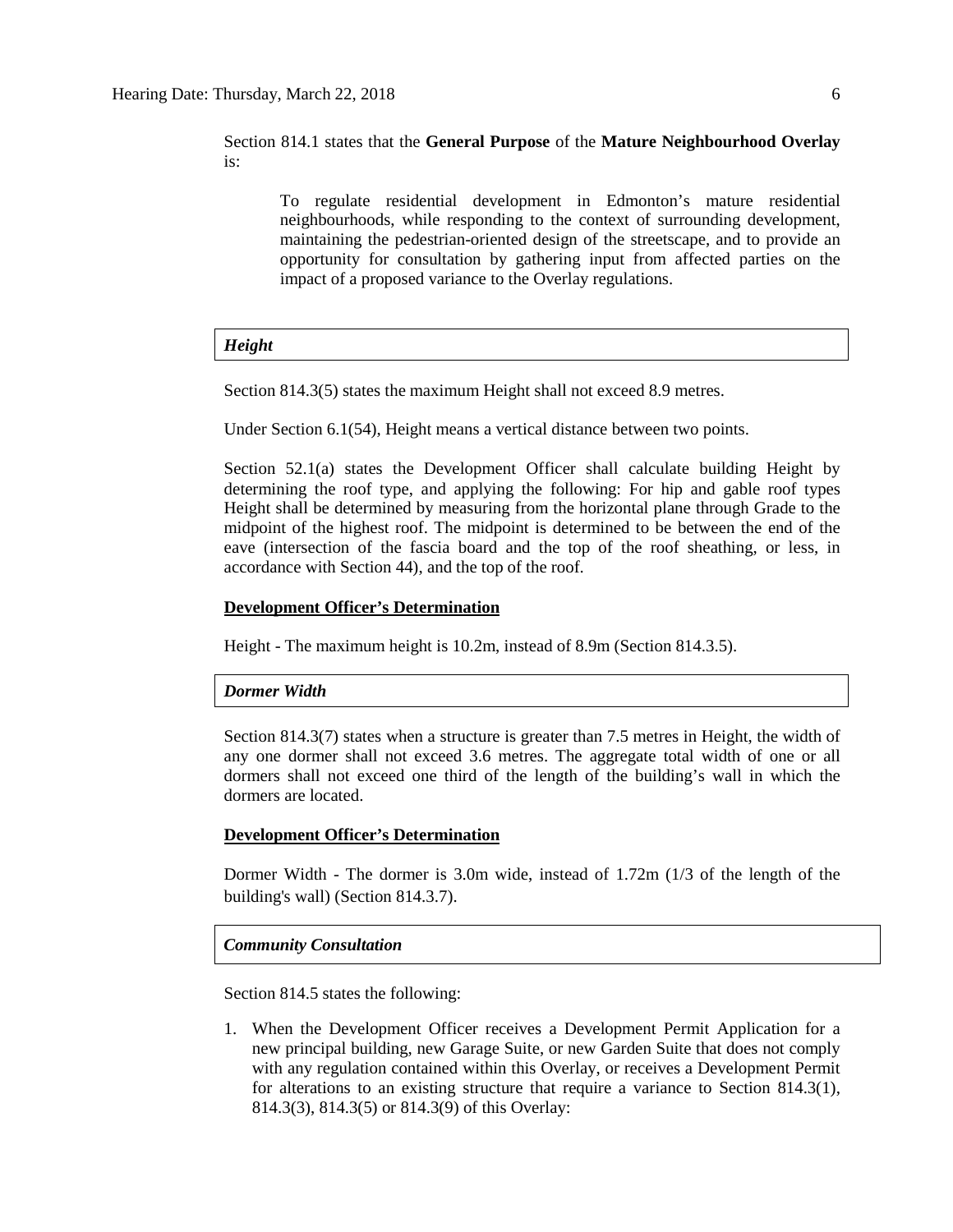- a. the Development Officer shall send notice, to the recipient parties specified in Table 814.5(2), to outline any requested variances to the Overlay and solicit comments directly related to the proposed variance;
- b. the Development Officer shall not render a decision on the Development Permit application until 21 days after notice has been sent, unless the Development Officer receives feedback from the specified affected parties in accordance with Table 814.5(2); and
- c. the Development Officer shall consider any comments directly related to the proposed variance when determining whether to approve the Development Permit Application in accordance with Sections 11.2 and 11.3.

| Table 814.5(2) |                                                                                                                                                                                                                                          |                                                                                                                                                                            |                                                                             |  |  |  |  |
|----------------|------------------------------------------------------------------------------------------------------------------------------------------------------------------------------------------------------------------------------------------|----------------------------------------------------------------------------------------------------------------------------------------------------------------------------|-----------------------------------------------------------------------------|--|--|--|--|
| Tier<br>#      | <b>Recipient Parties</b>                                                                                                                                                                                                                 | <b>Affected Parties</b>                                                                                                                                                    | <b>Regulation of this</b><br><b>Overlay Proposed to be</b><br><b>Varied</b> |  |  |  |  |
| Tier           | The municipal address and<br>lassessed owners of the land<br>wholly or partially located<br>within a distance of 60.0 m<br>of the Site of the proposed<br>development and the<br>President of each Community President of each<br>League | The assessed owners of<br>the land wholly or<br>partially located within a<br>distance of 60.0 m of the<br>Site of the proposed<br>development and the<br>Community League | $ 814.3(5) -$ Height<br>$ 814.3(7)$ – Dormer Width                          |  |  |  |  |

# Notice to Applicant/Appellant

Provincial legislation requires that the Subdivision and Development Appeal Board issue its official decision in writing within fifteen days of the conclusion of the hearing. Bylaw No. 11136 requires that a verbal announcement of the Board's decision shall be made at the conclusion of the hearing of an appeal, but the verbal decision is not final nor binding on the Board until the decision has been given in writing in accordance with the *Municipal Government Act*.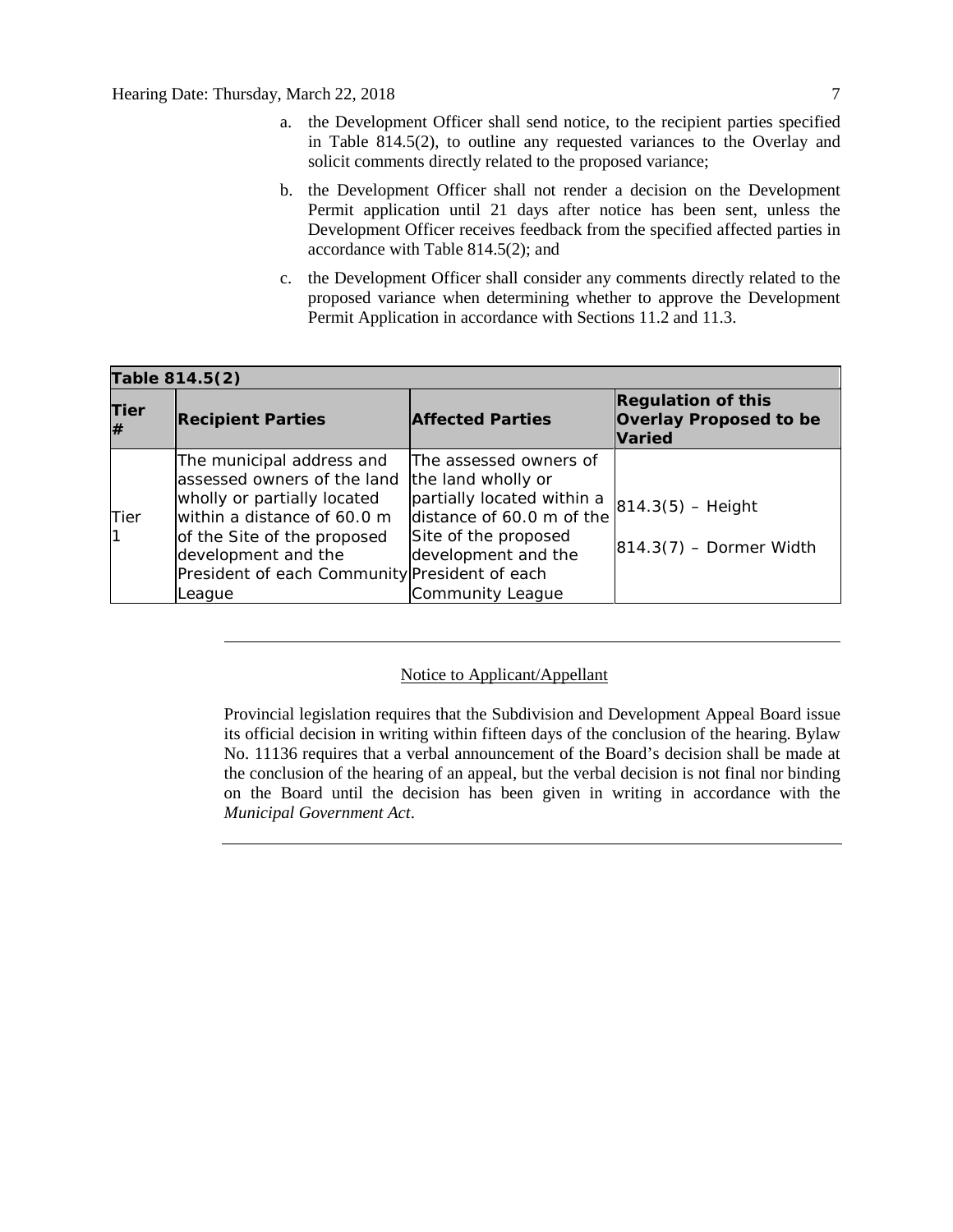| <b>dmönton</b>                                                                                                                                                                                                                                                                                                                                                                                                   | Project Number: 268866060-001<br>Application Date:<br>NOV 30, 2017                                                               |  |  |  |  |  |  |  |
|------------------------------------------------------------------------------------------------------------------------------------------------------------------------------------------------------------------------------------------------------------------------------------------------------------------------------------------------------------------------------------------------------------------|----------------------------------------------------------------------------------------------------------------------------------|--|--|--|--|--|--|--|
|                                                                                                                                                                                                                                                                                                                                                                                                                  | Printed:<br>February 23, 2018 at 10:52 AM                                                                                        |  |  |  |  |  |  |  |
| <b>Application for</b>                                                                                                                                                                                                                                                                                                                                                                                           | I of 2<br>Page:                                                                                                                  |  |  |  |  |  |  |  |
| <b>House Development and Building Permit</b>                                                                                                                                                                                                                                                                                                                                                                     |                                                                                                                                  |  |  |  |  |  |  |  |
| This document is a record of a Development Permit and/or Building Permit application, and a record of the decision for the undertaking<br>described below, subject to the limitations and conditions of this permit, of the Edmonton Zoning Bylaw 12800 as amended, Safety Codes<br>Act RSA 2000, Safety Codes Act Permit Regulation, Alberta Building Code and City of Edmonton Bylaw 15894 Safety Codes Permit |                                                                                                                                  |  |  |  |  |  |  |  |
| Applicant                                                                                                                                                                                                                                                                                                                                                                                                        | Property Address(es) and Legal Description(s)<br>10826 - 129 STREET NW<br>Plan 1820517 Blk 22 Lot 7A                             |  |  |  |  |  |  |  |
|                                                                                                                                                                                                                                                                                                                                                                                                                  | Location(s) of Work                                                                                                              |  |  |  |  |  |  |  |
|                                                                                                                                                                                                                                                                                                                                                                                                                  | Entryway: 10826 - 129 STREET NW                                                                                                  |  |  |  |  |  |  |  |
|                                                                                                                                                                                                                                                                                                                                                                                                                  | RFI                                                                                                                              |  |  |  |  |  |  |  |
|                                                                                                                                                                                                                                                                                                                                                                                                                  | 10826 - 129 STREET NW<br>Building:                                                                                               |  |  |  |  |  |  |  |
| Scope of Application<br>To construct a Single Detached House with Unenclosed Front Porch, Rooftop Terrace, fireplace, rear uncovered deck (3.05m x<br>5.18m) and Basement development (NOT to be used as an additional Dwelling).                                                                                                                                                                                |                                                                                                                                  |  |  |  |  |  |  |  |
| <b>Permit Details</b>                                                                                                                                                                                                                                                                                                                                                                                            |                                                                                                                                  |  |  |  |  |  |  |  |
| Affected Floor Area (sq. ft.): 2296                                                                                                                                                                                                                                                                                                                                                                              | Building Height to Midpoint (m): 10.2                                                                                            |  |  |  |  |  |  |  |
| Class of Permit:                                                                                                                                                                                                                                                                                                                                                                                                 | Dwelling Type: Single Detached House                                                                                             |  |  |  |  |  |  |  |
| Front Yard (m): 8.87                                                                                                                                                                                                                                                                                                                                                                                             | Home Design Type:                                                                                                                |  |  |  |  |  |  |  |
| Rear Yard (m): 17.11                                                                                                                                                                                                                                                                                                                                                                                             | Secondary Suite Included ?: N                                                                                                    |  |  |  |  |  |  |  |
| Side Yard, left (m): 1.21                                                                                                                                                                                                                                                                                                                                                                                        | Side Yard, right (m): 1.21                                                                                                       |  |  |  |  |  |  |  |
| Site Area (sq. m.): 325.2                                                                                                                                                                                                                                                                                                                                                                                        | Site Depth (m): 42.74                                                                                                            |  |  |  |  |  |  |  |
| Site Width (m): 7.61                                                                                                                                                                                                                                                                                                                                                                                             | Stat. Plan Overlay/Annex Area: Mature Neighbourhood Overlay                                                                      |  |  |  |  |  |  |  |
| I/We certify that the above noted details are correct.                                                                                                                                                                                                                                                                                                                                                           |                                                                                                                                  |  |  |  |  |  |  |  |
| Applicant signature:                                                                                                                                                                                                                                                                                                                                                                                             |                                                                                                                                  |  |  |  |  |  |  |  |
| <b>Development Application Decision</b>                                                                                                                                                                                                                                                                                                                                                                          |                                                                                                                                  |  |  |  |  |  |  |  |
| Refused                                                                                                                                                                                                                                                                                                                                                                                                          |                                                                                                                                  |  |  |  |  |  |  |  |
| <b>Reason for Refusal</b>                                                                                                                                                                                                                                                                                                                                                                                        |                                                                                                                                  |  |  |  |  |  |  |  |
| Height - The maximum height is 10.2m, instead of 8.9m (Section 814.3.5).                                                                                                                                                                                                                                                                                                                                         |                                                                                                                                  |  |  |  |  |  |  |  |
| Dormer Width - The dormer is 3.0m wide, instead of 1.72m (1/3 of the length of the building's wall) (Section 814.3.7).                                                                                                                                                                                                                                                                                           |                                                                                                                                  |  |  |  |  |  |  |  |
|                                                                                                                                                                                                                                                                                                                                                                                                                  |                                                                                                                                  |  |  |  |  |  |  |  |
| <b>Rights of Appeal</b><br>Chapter 24, Section 683 through 689 of the Municipal Government Amendment Act.                                                                                                                                                                                                                                                                                                        | The Applicant has the right of appeal within 14 days of receiving notice of the Development Application Decision, as outlined in |  |  |  |  |  |  |  |
| Issue Date: Feb 23, 2018<br>Development Authority: YEUNG, KENNETH                                                                                                                                                                                                                                                                                                                                                | Signature:                                                                                                                       |  |  |  |  |  |  |  |
| Fees                                                                                                                                                                                                                                                                                                                                                                                                             |                                                                                                                                  |  |  |  |  |  |  |  |
|                                                                                                                                                                                                                                                                                                                                                                                                                  |                                                                                                                                  |  |  |  |  |  |  |  |
| Amount Paid<br><b>Fee Amount</b><br>\$0.00<br>Development Permit Inspection Fee                                                                                                                                                                                                                                                                                                                                  | Receipt#<br>Date Paid<br>\$200.00<br>0043S001001575M<br>Nov 30, 2017                                                             |  |  |  |  |  |  |  |
| Water Usage Fee<br>\$60.50                                                                                                                                                                                                                                                                                                                                                                                       | \$60.50<br>0043S001001575M<br>Nov 30, 2017                                                                                       |  |  |  |  |  |  |  |
| Temporary Gas Heat Fee<br>\$105.00                                                                                                                                                                                                                                                                                                                                                                               | \$105.00<br>0043S001001575M<br>Nov 30, 2017                                                                                      |  |  |  |  |  |  |  |
| Electrical Safety Codes Fee<br>\$16.66                                                                                                                                                                                                                                                                                                                                                                           | \$16.66<br>0043S001001575M<br>Nov 30, 2017                                                                                       |  |  |  |  |  |  |  |
| Electrical Fees (House)<br>\$304.00                                                                                                                                                                                                                                                                                                                                                                              | \$304.00<br>0043S001001575M<br>Nov 30, 2017                                                                                      |  |  |  |  |  |  |  |
|                                                                                                                                                                                                                                                                                                                                                                                                                  |                                                                                                                                  |  |  |  |  |  |  |  |
|                                                                                                                                                                                                                                                                                                                                                                                                                  | THIS IS NOT A PERMIT                                                                                                             |  |  |  |  |  |  |  |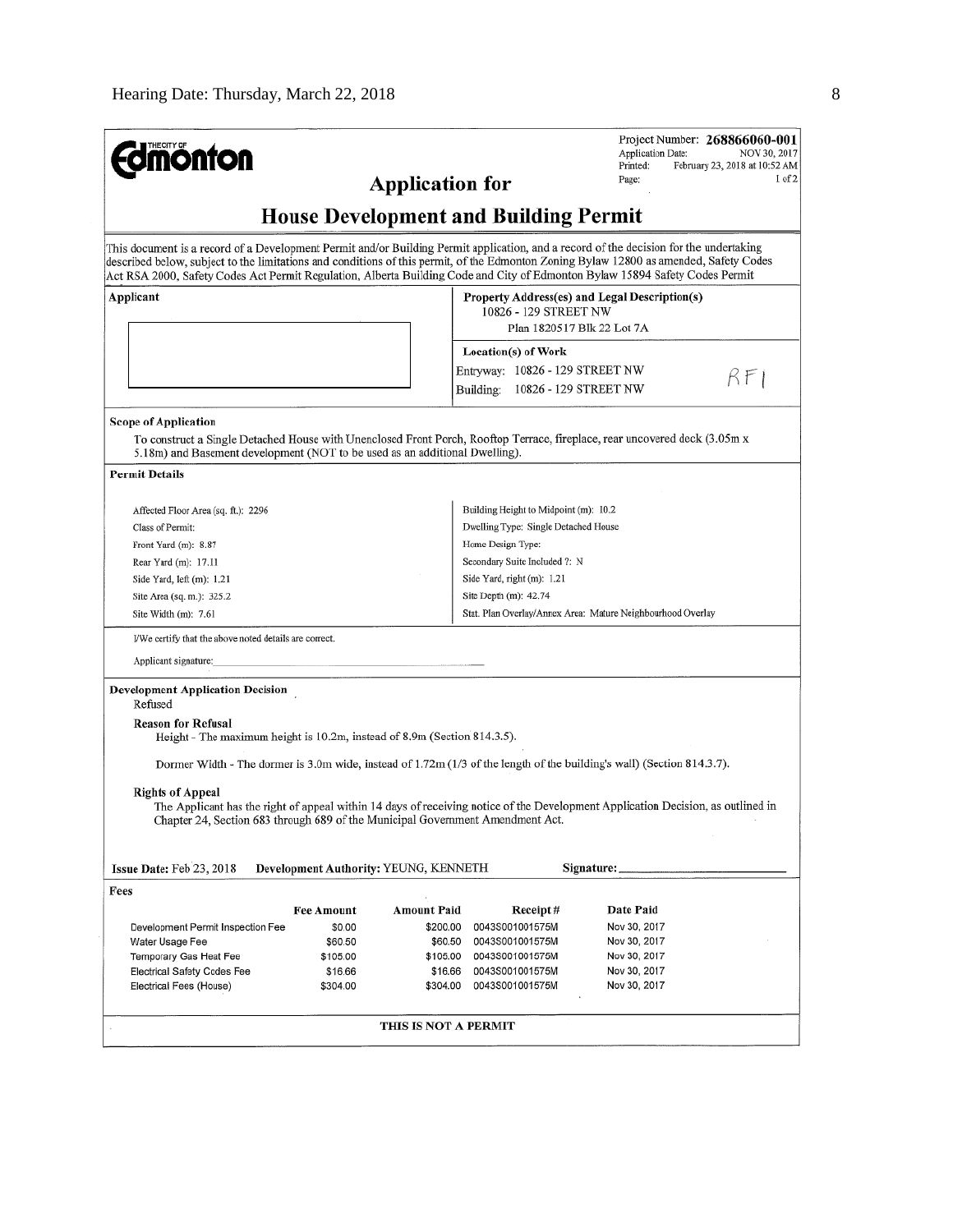| <b>Edmonton</b>                                                                                                                                                   |                                                                      | <b>Application for</b>                                     |                                                                          | Application Date:<br>Printed:<br>Page:                       | Project Number: 268866060-001<br>NOV 30, 2017<br>February 23, 2018 at 10:52 AM<br>$2$ of $2$ |  |  |  |
|-------------------------------------------------------------------------------------------------------------------------------------------------------------------|----------------------------------------------------------------------|------------------------------------------------------------|--------------------------------------------------------------------------|--------------------------------------------------------------|----------------------------------------------------------------------------------------------|--|--|--|
| <b>House Development and Building Permit</b>                                                                                                                      |                                                                      |                                                            |                                                                          |                                                              |                                                                                              |  |  |  |
| Fees                                                                                                                                                              | <b>Fee Amount</b>                                                    | <b>Amount Paid</b>                                         | Receipt#                                                                 | Date Paid                                                    |                                                                                              |  |  |  |
| Electrical Fee (Service)<br><b>Building Permit Fee</b><br>Lot Grading Fee<br>Safety Codes Fee<br>Total GST Amount:<br>Totals for Permit:<br>(overpaid by \$200.00 | \$79.00<br>\$2,059.00<br>\$140.00<br>\$82.36<br>\$0.00<br>\$2,846.52 | \$79.00<br>\$2,059.00<br>\$140.00<br>\$82.36<br>\$3,046.52 | 0043S001001575M<br>0043S001001575M<br>0043S001001575M<br>0043S001001575M | Nov 30, 2017<br>Nov 30, 2017<br>Nov 30, 2017<br>Nov 30, 2017 |                                                                                              |  |  |  |
|                                                                                                                                                                   |                                                                      |                                                            |                                                                          |                                                              |                                                                                              |  |  |  |
|                                                                                                                                                                   |                                                                      |                                                            |                                                                          |                                                              |                                                                                              |  |  |  |
|                                                                                                                                                                   |                                                                      |                                                            |                                                                          |                                                              |                                                                                              |  |  |  |
|                                                                                                                                                                   |                                                                      |                                                            |                                                                          |                                                              |                                                                                              |  |  |  |
|                                                                                                                                                                   |                                                                      |                                                            |                                                                          |                                                              |                                                                                              |  |  |  |
|                                                                                                                                                                   |                                                                      |                                                            |                                                                          |                                                              |                                                                                              |  |  |  |
|                                                                                                                                                                   |                                                                      |                                                            |                                                                          |                                                              |                                                                                              |  |  |  |
|                                                                                                                                                                   |                                                                      |                                                            |                                                                          |                                                              |                                                                                              |  |  |  |
|                                                                                                                                                                   |                                                                      |                                                            |                                                                          |                                                              |                                                                                              |  |  |  |
|                                                                                                                                                                   |                                                                      |                                                            |                                                                          |                                                              |                                                                                              |  |  |  |
|                                                                                                                                                                   |                                                                      |                                                            | $\sim$                                                                   |                                                              |                                                                                              |  |  |  |
|                                                                                                                                                                   |                                                                      |                                                            |                                                                          |                                                              |                                                                                              |  |  |  |
|                                                                                                                                                                   |                                                                      | THIS IS NOT A PERMIT                                       |                                                                          |                                                              |                                                                                              |  |  |  |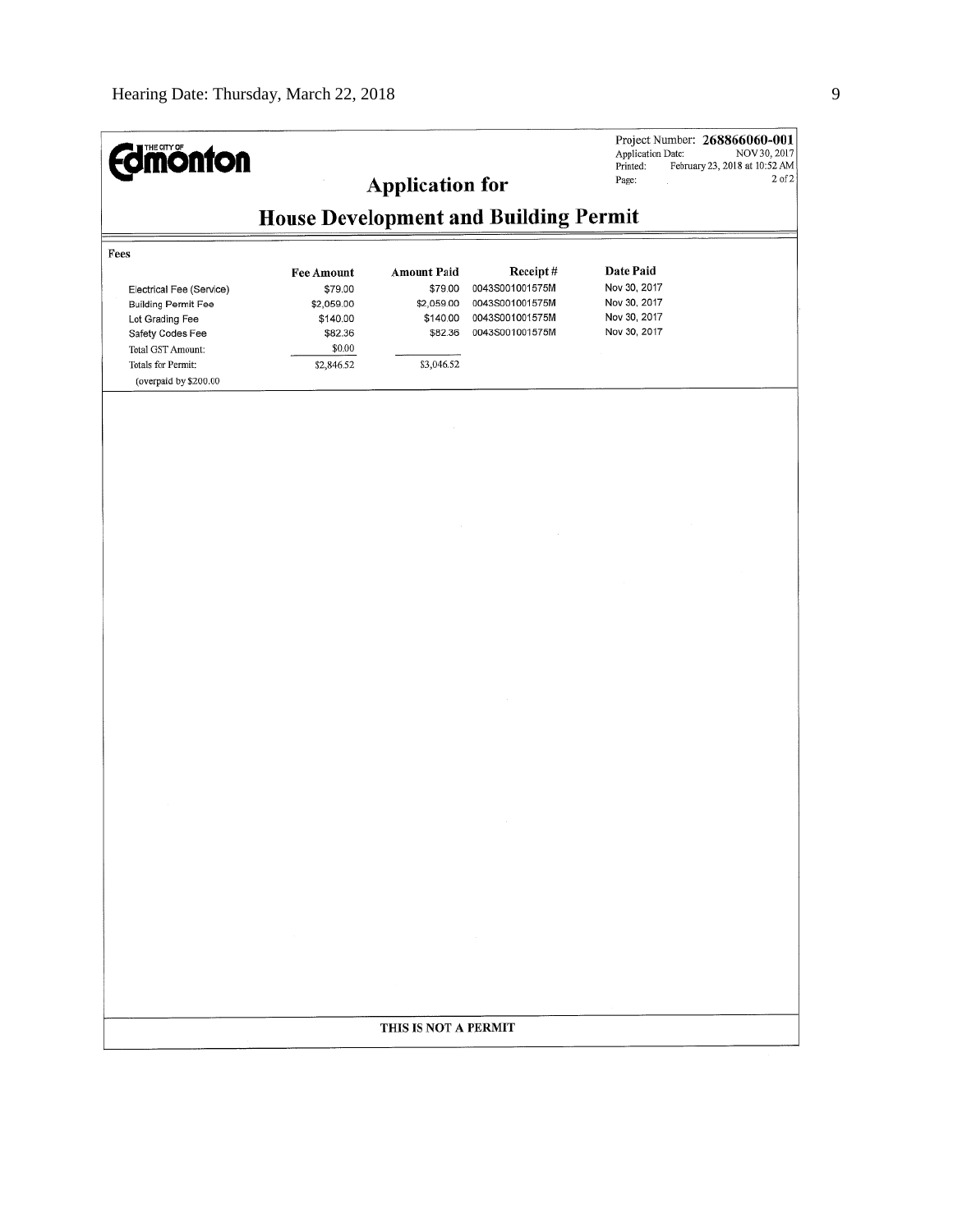

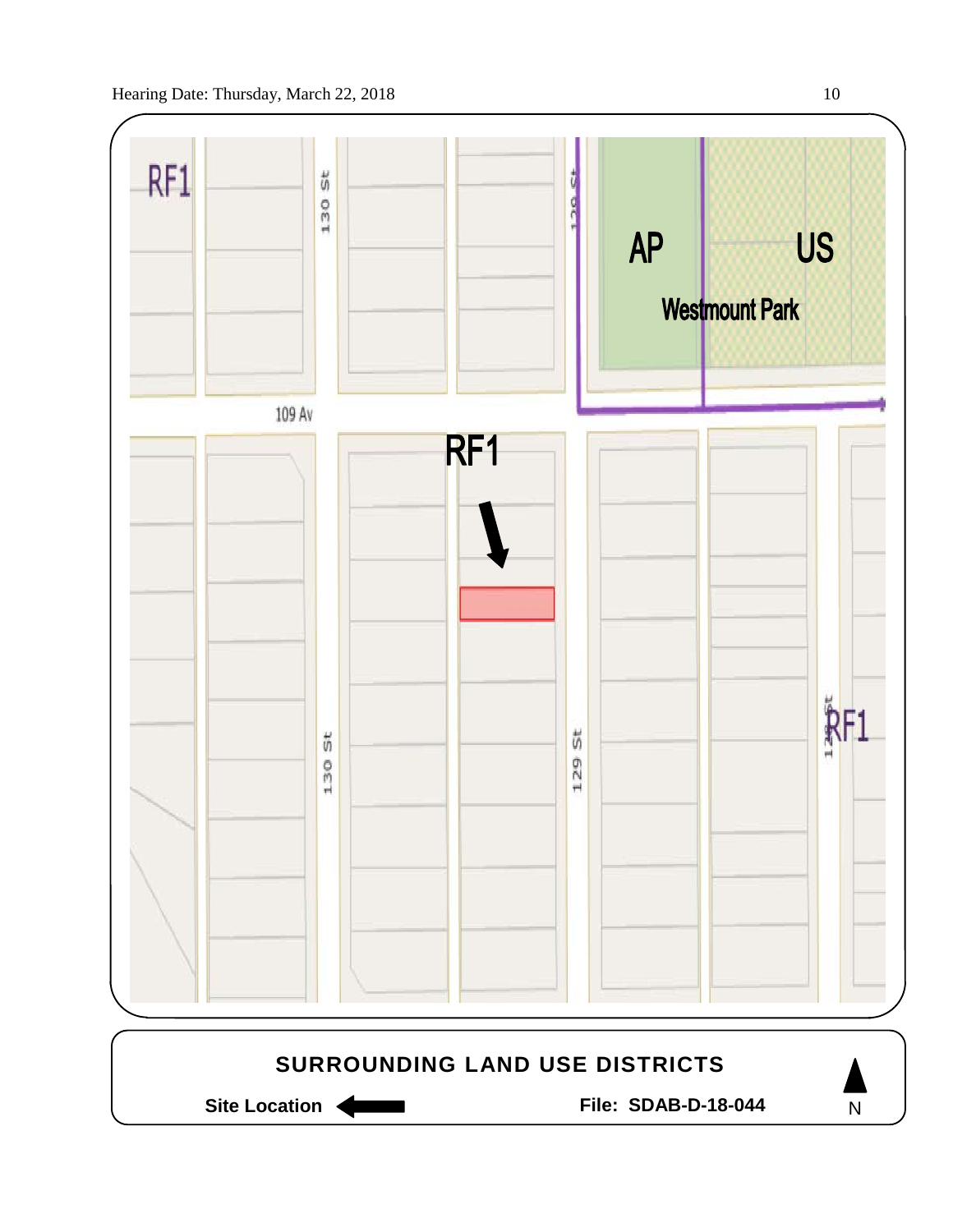| AN APPEAL FROM THE DECISION OF THE DEVELOPMENT OFFICER |                                                                                                                                                                                          |  |  |  |  |
|--------------------------------------------------------|------------------------------------------------------------------------------------------------------------------------------------------------------------------------------------------|--|--|--|--|
| <b>APPELLANT:</b>                                      |                                                                                                                                                                                          |  |  |  |  |
| <b>APPLICATION NO.:</b>                                | 268867852-001                                                                                                                                                                            |  |  |  |  |
| APPLICATION TO:                                        | Construct a Single Detached House with<br>rooftop terrace, Basement development<br>(NOT to be used as an additional<br>Dwelling), rear detached Garage, fireplace<br>and uncovered deck. |  |  |  |  |
| <b>DECISION OF THE</b><br>DEVELOPMENT AUTHORITY:       | Refused                                                                                                                                                                                  |  |  |  |  |
| <b>DECISION DATE:</b>                                  | February 23, 2018                                                                                                                                                                        |  |  |  |  |
| <b>DATE OF APPEAL:</b>                                 | February 23, 2018                                                                                                                                                                        |  |  |  |  |
| <b>MUNICIPAL DESCRIPTION</b><br>OF SUBJECT PROPERTY:   | 10828 - 129 Street NW                                                                                                                                                                    |  |  |  |  |
| <b>LEGAL DESCRIPTION:</b>                              | Plan 1820517 Blk 22 Lot 7B                                                                                                                                                               |  |  |  |  |
| ZONE:                                                  | RF1-Single Detached Residential Zone                                                                                                                                                     |  |  |  |  |
| <b>OVERLAY:</b>                                        | Mature Neighbourhood Overlay                                                                                                                                                             |  |  |  |  |
| <b>STATUTORY PLAN:</b>                                 | West Ingle Area Redevelopment Plan                                                                                                                                                       |  |  |  |  |
|                                                        |                                                                                                                                                                                          |  |  |  |  |

# *Grounds for Appeal*

The Appellant provided the following reasons for appealing the decision of the Development Authority:

> The original design increased dormer width by only 4 feet allowing a roof top patio which is more aesthetically pleasing and adds to the affluent neighbourhood. The actual top height does not change, the mid height is only measured differently. Neighbours are okay with this. The rule only changed in September 2017, otherwise would have been a non-issue.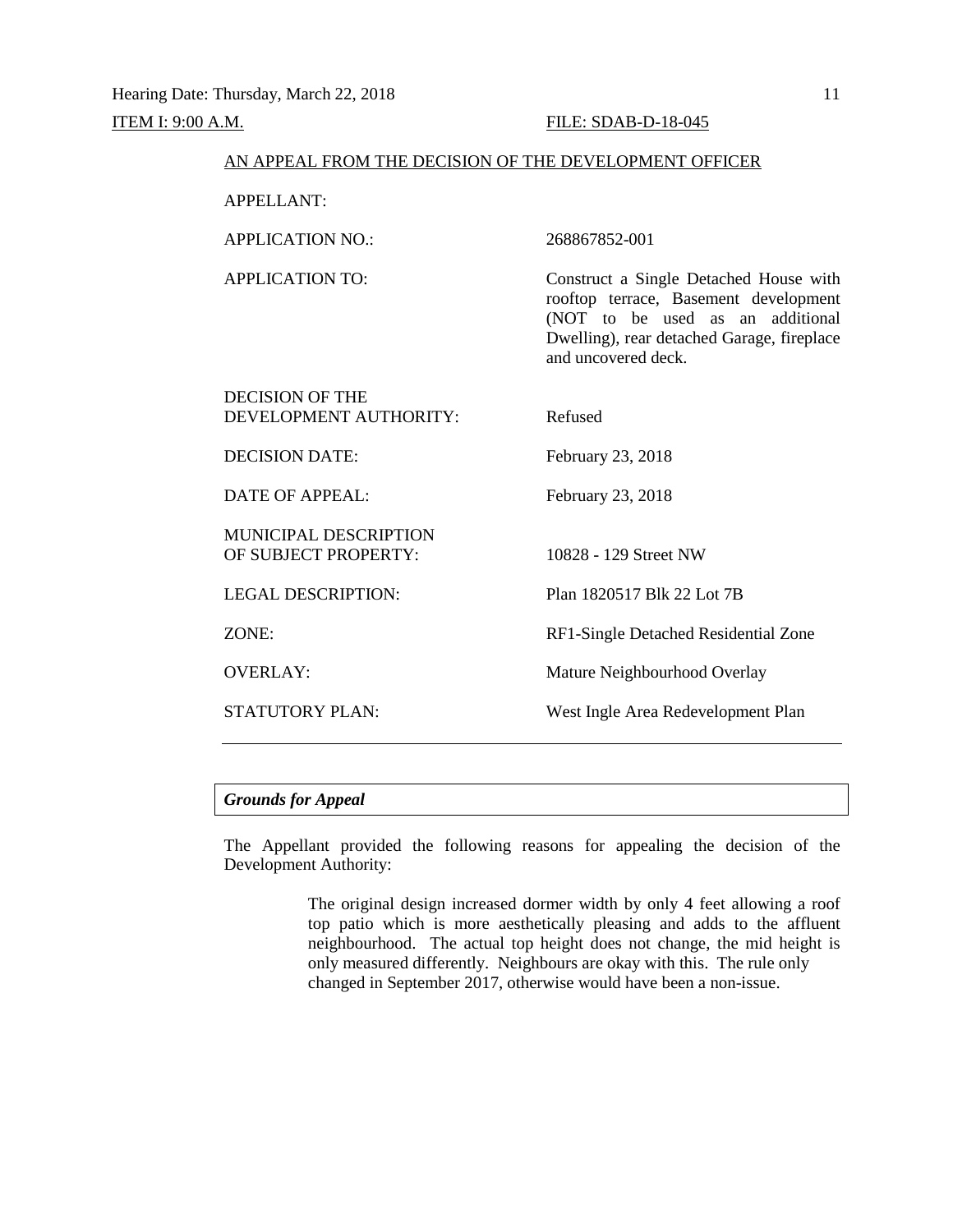#### *General Matters*

#### **Appeal Information:**

The *Municipal Government Act*, RSA 2000, c M-26 states the following:

#### **Grounds for Appeal**

**685(1)** If a development authority

- (a) fails or refuses to issue a development permit to a person,
- (b) issues a development permit subject to conditions, or
- (c) issues an order under section 645,

the person applying for the permit or affected by the order under section 645 may appeal to the subdivision and development appeal board.

**(2)** In addition to an applicant under subsection (1), any person affected by an order, decision or development permit made or issued by a development authority may appeal to the subdivision and development appeal board.

## **Appeals**

**686(1)** A development appeal to a subdivision and development appeal board is commenced by filing a notice of the appeal, containing reasons, with the board,

- (a) in the case of an appeal made by a person referred to in section 685(1)
	- (i) with respect to an application for a development permit,
		- (A) within 21 days after the date on which the decision is made under section 642, or
		- (B) if no decision is made with respect to the application within the 40-day period, or within any extension of that period under section 684, within 21 days after the date the period or extension expires,
		- or
	- (ii) with respect to an order under section 645, within 21 days after the date on which the order is made, or
- (b) in the case of an appeal made by a person referred to in section 685(2), within 21 days after the date on which the notice of the issuance of the permit was given in accordance with the land use bylaw.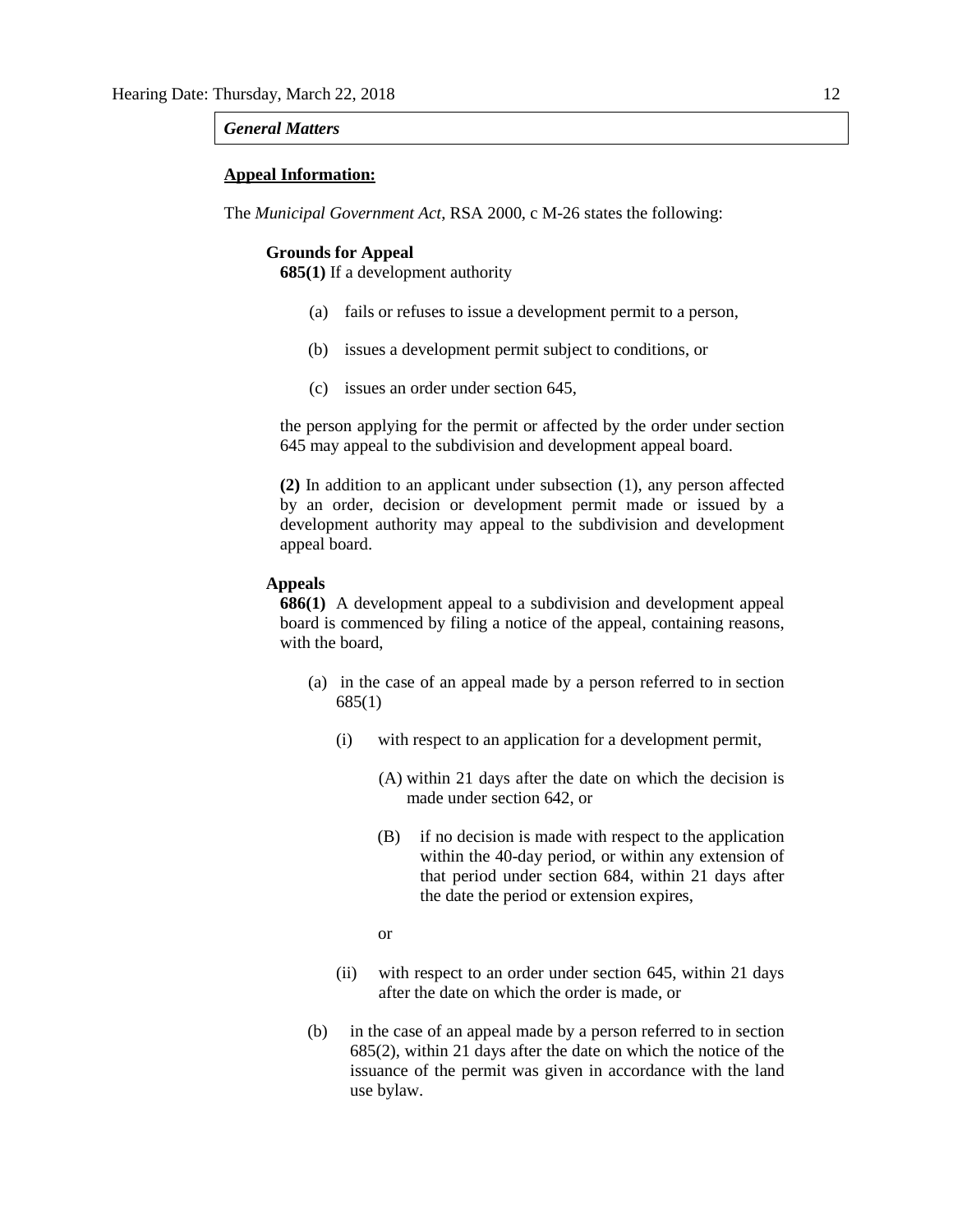#### **Hearing and Decision**

**687(3)** In determining an appeal, the subdivision and development appeal board

- (a.1) must comply with the land use policies;
- (a.2) subject to section 638, must comply with any applicable statutory plans;
- (a.3) subject to clause (d), must comply with any land use bylaw in effect;
	- …
	- (c) may confirm, revoke or vary the order, decision or development permit or any condition attached to any of them or make or substitute an order, decision or permit of its own;
	- (d) may make an order or decision or issue or confirm the issue of a development permit even though the proposed development does not comply with the land use bylaw if, in its opinion,
		- (i) the proposed development would not
			- (A) unduly interfere with the amenities of the neighbourhood, or
			- (B) materially interfere with or affect the use, enjoyment or value of neighbouring parcels of land,
		- and
		- (iii) the proposed development conforms with the use prescribed for that land or building in the land use bylaw.

#### **General Provisions from the** *Edmonton Zoning Bylaw:*

# Under Section 110.2(4) states **Single Detached Housing** is a **Permitted Use** in the **(RF1) Single Detached Residential Zone.**

Under Section 7.2(8), **Single Detached Housing** means development consisting of a building containing only one Dwelling, which is separate from any other Dwelling or building. Where a Secondary Suite is a Permitted or Discretionary Use in a Zone, a building which contains Single Detached Housing may also contain a Secondary Suite. This Use includes Mobile Homes which conform to Section 78 of this Bylaw.

Section 110.1 states that the **General Purpose** of the **(RF1) Single Detached Residential Zone** is to provide Single Detached Housing while allowing other forms of small scale housing in the form of Secondary Suites, and Garden Suites, as well as Semidetached Housing and Duplex Housing under certain conditions.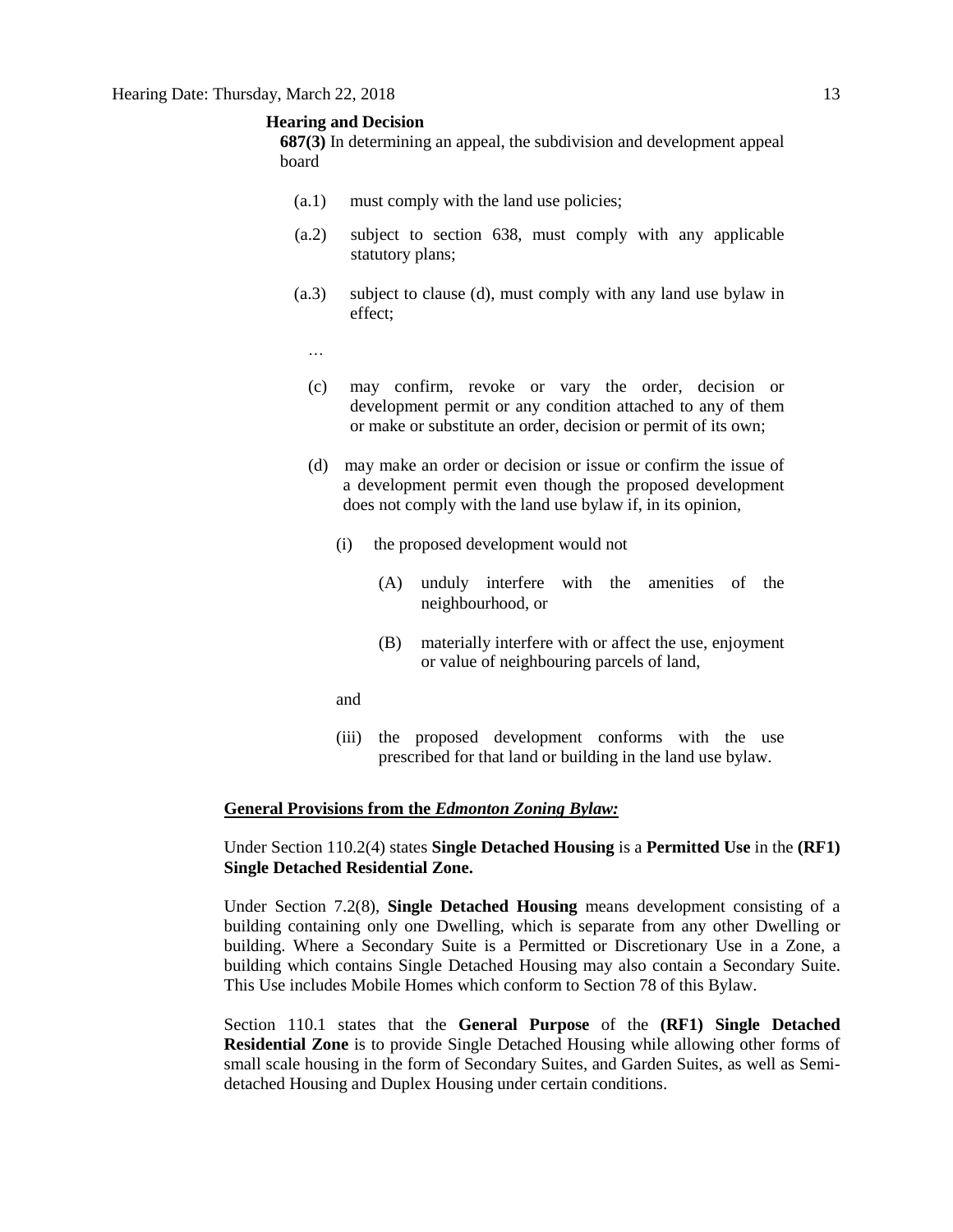Section 814.1 states that the **General Purpose** of the **Mature Neighbourhood Overlay**  is:

To regulate residential development in Edmonton's mature residential neighbourhoods, while responding to the context of surrounding development, maintaining the pedestrian-oriented design of the streetscape, and to provide an opportunity for consultation by gathering input from affected parties on the impact of a proposed variance to the Overlay regulations.

# *Height*

Section 814.3(5) states the maximum Height shall not exceed 8.9 metres.

Under Section 6.1(54), Height means a vertical distance between two points.

Section 52.1(a) states the Development Officer shall calculate building Height by determining the roof type, and applying the following: For hip and gable roof types Height shall be determined by measuring from the horizontal plane through Grade to the midpoint of the highest roof. The midpoint is determined to be between the end of the eave (intersection of the fascia board and the top of the roof sheathing, or less, in accordance with Section 44), and the top of the roof.

# **Development Officer's Determination**

Height - The maximum height is 10.0m, instead of 8.9m (Section 814.3.5).

# *Dormer Width*

Section 814.3(7) states when a structure is greater than 7.5 metres in Height, the width of any one dormer shall not exceed 3.6 metres. The aggregate total width of one or all dormers shall not exceed one third of the length of the building's wall in which the dormers are located.

# **Development Officer's Determination**

Dormer Width - The rear dormer is 3.0m wide, instead of 1.7m (1/3 of the length of the building's wall) (Section 814.3.7).

# *Community Consultation*

Section 814.5 states the following:

1. When the Development Officer receives a Development Permit Application for a new principal building, new Garage Suite, or new Garden Suite that does not comply with any regulation contained within this Overlay, or receives a Development Permit for alterations to an existing structure that require a variance to Section 814.3(1), 814.3(3), 814.3(5) or 814.3(9) of this Overlay: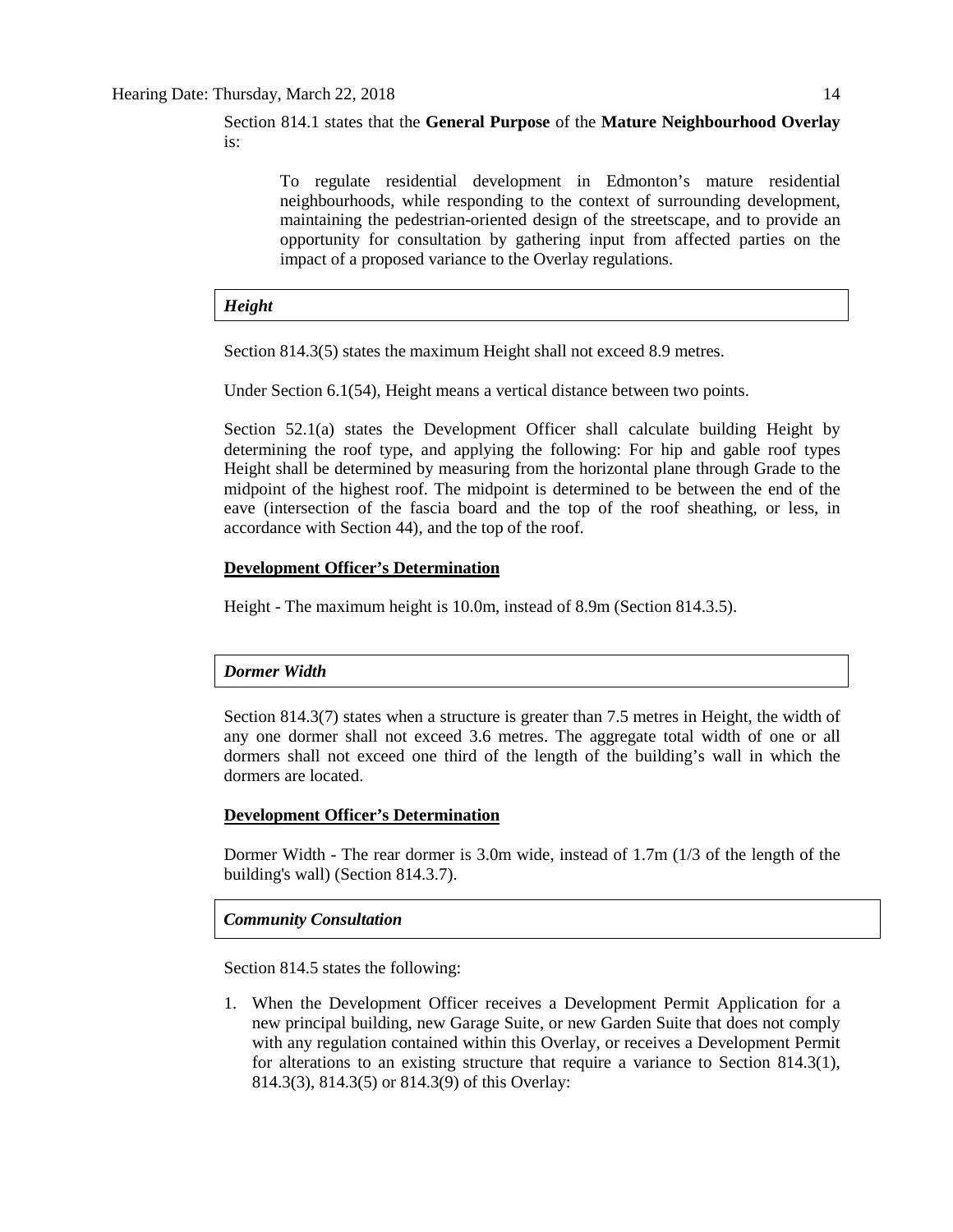- a. the Development Officer shall send notice, to the recipient parties specified in Table 814.5(2), to outline any requested variances to the Overlay and solicit comments directly related to the proposed variance;
- b. the Development Officer shall not render a decision on the Development Permit application until 21 days after notice has been sent, unless the Development Officer receives feedback from the specified affected parties in accordance with Table 814.5(2); and
- c. the Development Officer shall consider any comments directly related to the proposed variance when determining whether to approve the Development Permit Application in accordance with Sections 11.2 and 11.3.

| Table 814.5(2) |                                                                                                                                                                                                                                         |                                                                                                                                                                            |                                                                             |  |  |  |  |
|----------------|-----------------------------------------------------------------------------------------------------------------------------------------------------------------------------------------------------------------------------------------|----------------------------------------------------------------------------------------------------------------------------------------------------------------------------|-----------------------------------------------------------------------------|--|--|--|--|
| Tier<br>#      | <b>Recipient Parties</b>                                                                                                                                                                                                                | <b>Affected Parties</b>                                                                                                                                                    | <b>Regulation of this</b><br><b>Overlay Proposed to be</b><br><b>Varied</b> |  |  |  |  |
| Tier           | The municipal address and<br>assessed owners of the land<br>wholly or partially located<br>within a distance of 60.0 m<br>of the Site of the proposed<br>development and the<br>President of each Community President of each<br>League | The assessed owners of<br>the land wholly or<br>partially located within a<br>distance of 60.0 m of the<br>Site of the proposed<br>development and the<br>Community League | $ 814.3(5) -$ Height<br>$ 814.3(7)$ – Dormer Width                          |  |  |  |  |

# Notice to Applicant/Appellant

Provincial legislation requires that the Subdivision and Development Appeal Board issue its official decision in writing within fifteen days of the conclusion of the hearing. Bylaw No. 11136 requires that a verbal announcement of the Board's decision shall be made at the conclusion of the hearing of an appeal, but the verbal decision is not final nor binding on the Board until the decision has been given in writing in accordance with the *Municipal Government Act*.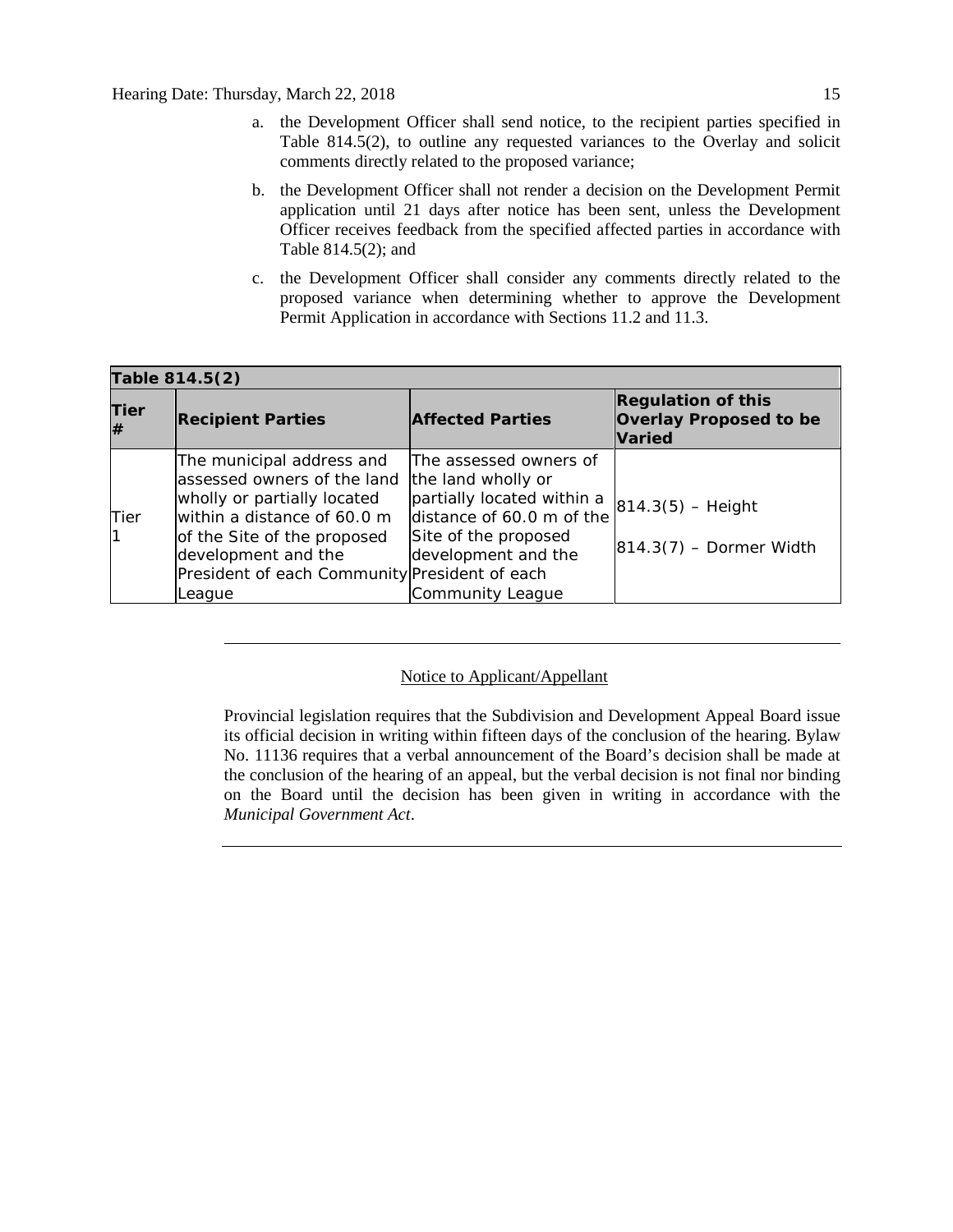$\mathbf{r}$ 

|                                                                                |                                              |             |                                                                        | Project Number: 268867852-001<br>Application Date:<br>NOV 30, 2017                                                                                                                                                                                                     |  |  |  |  |
|--------------------------------------------------------------------------------|----------------------------------------------|-------------|------------------------------------------------------------------------|------------------------------------------------------------------------------------------------------------------------------------------------------------------------------------------------------------------------------------------------------------------------|--|--|--|--|
| <b>dmonton</b>                                                                 |                                              |             |                                                                        | Printed:<br>February 23, 2018 at 10:50 AM<br>1 <sub>of</sub> 2                                                                                                                                                                                                         |  |  |  |  |
| Page:<br><b>Application for</b>                                                |                                              |             |                                                                        |                                                                                                                                                                                                                                                                        |  |  |  |  |
| <b>House Development and Building Permit</b>                                   |                                              |             |                                                                        |                                                                                                                                                                                                                                                                        |  |  |  |  |
|                                                                                |                                              |             |                                                                        | This document is a record of a Development Permit and/or Building Permit application, and a record of the decision for the undertaking                                                                                                                                 |  |  |  |  |
|                                                                                |                                              |             |                                                                        | described below, subject to the limitations and conditions of this permit, of the Edmonton Zoning Bylaw 12800 as amended, Safety Codes<br>Act RSA 2000, Safety Codes Act Permit Regulation, Alberta Building Code and City of Edmonton Bylaw 15894 Safety Codes Permit |  |  |  |  |
| Applicant                                                                      |                                              |             | Property Address(es) and Legal Description(s)<br>10828 - 129 STREET NW |                                                                                                                                                                                                                                                                        |  |  |  |  |
|                                                                                |                                              |             | Plan 1820517 Blk 22 Lot 7B                                             |                                                                                                                                                                                                                                                                        |  |  |  |  |
|                                                                                |                                              |             | Location(s) of Work                                                    |                                                                                                                                                                                                                                                                        |  |  |  |  |
|                                                                                |                                              |             | Entryway: 10828 - 129 STREET NW                                        |                                                                                                                                                                                                                                                                        |  |  |  |  |
|                                                                                |                                              |             | Building: 10828 - 129 STREET NW                                        |                                                                                                                                                                                                                                                                        |  |  |  |  |
| <b>Scope of Application</b>                                                    |                                              |             |                                                                        |                                                                                                                                                                                                                                                                        |  |  |  |  |
| detached Garage, fireplace and uncovered deck.                                 |                                              |             |                                                                        | To construct a Single Detached House with rooftop terrace, Basement development (NOT to be used as an additional Dwelling), rear                                                                                                                                       |  |  |  |  |
| <b>Permit Details</b>                                                          |                                              |             |                                                                        |                                                                                                                                                                                                                                                                        |  |  |  |  |
| Affected Floor Area (sq. ft.): 2274                                            |                                              |             | Building Height to Midpoint (m): 10                                    |                                                                                                                                                                                                                                                                        |  |  |  |  |
| Class of Permit:                                                               |                                              |             | Dwelling Type: Single Detached House                                   |                                                                                                                                                                                                                                                                        |  |  |  |  |
| Front Yard $(m)$ : 8.57                                                        |                                              |             | Home Design Type:                                                      |                                                                                                                                                                                                                                                                        |  |  |  |  |
| Rear Yard (m): 18.16                                                           |                                              |             | Secondary Suite Included ?: N                                          |                                                                                                                                                                                                                                                                        |  |  |  |  |
| Side Yard, left (m): 1.24                                                      |                                              |             | Side Yard, right (m): 1.24                                             |                                                                                                                                                                                                                                                                        |  |  |  |  |
| Site Area (sq. m.): 325.2                                                      |                                              |             | Site Depth (m): 42.74                                                  |                                                                                                                                                                                                                                                                        |  |  |  |  |
| Site Width (m): 7.61                                                           |                                              |             | Stat. Plan Overlay/Annex Area: (none)                                  |                                                                                                                                                                                                                                                                        |  |  |  |  |
| I/We certify that the above noted details are correct.                         |                                              |             |                                                                        |                                                                                                                                                                                                                                                                        |  |  |  |  |
| Applicant signature:                                                           |                                              |             |                                                                        |                                                                                                                                                                                                                                                                        |  |  |  |  |
| <b>Development Application Decision</b><br>Refused                             |                                              |             |                                                                        |                                                                                                                                                                                                                                                                        |  |  |  |  |
| <b>Reason for Refusal</b>                                                      |                                              |             |                                                                        |                                                                                                                                                                                                                                                                        |  |  |  |  |
| Height - The maximum height is 10.0m, instead of 8.9m (Section 814.3.5).       |                                              |             |                                                                        |                                                                                                                                                                                                                                                                        |  |  |  |  |
|                                                                                |                                              |             |                                                                        | Dormer Width - The rear dormer is 3.0m wide, instead of 1.7m (1/3 of the length of the building's wall) (Section 814.3.7).                                                                                                                                             |  |  |  |  |
| <b>Rights of Appeal</b>                                                        |                                              |             |                                                                        |                                                                                                                                                                                                                                                                        |  |  |  |  |
| Chapter 24, Section 683 through 689 of the Municipal Government Amendment Act. |                                              |             |                                                                        | The Applicant has the right of appeal within 14 days of receiving notice of the Development Application Decision, as outlined in                                                                                                                                       |  |  |  |  |
| <b>Issue Date:</b> Feb 23, 2018                                                | <b>Development Authority: YEUNG, KENNETH</b> |             |                                                                        | Signature:                                                                                                                                                                                                                                                             |  |  |  |  |
| Fees                                                                           |                                              |             |                                                                        |                                                                                                                                                                                                                                                                        |  |  |  |  |
|                                                                                | <b>Fee Amount</b>                            | Amount Paid | Receipt#                                                               | Date Paid                                                                                                                                                                                                                                                              |  |  |  |  |
| Electrical Fee (Service)                                                       | \$79.00                                      | \$79.00     | 5180S001001573M                                                        | Nov 30, 2017                                                                                                                                                                                                                                                           |  |  |  |  |
| Safety Codes Fee                                                               | \$82.36                                      | \$82.36     | 5180S001001573M                                                        | Nov 30, 2017                                                                                                                                                                                                                                                           |  |  |  |  |
| Temporary Gas Heat Fee                                                         | \$105.00                                     | \$105.00    | 5180S001001573M                                                        | Nov 30, 2017                                                                                                                                                                                                                                                           |  |  |  |  |
| Lot Grading Fee                                                                | \$140.00                                     | \$140.00    | 5180S001001573M                                                        | Nov 30, 2017                                                                                                                                                                                                                                                           |  |  |  |  |
| Water Usage Fee                                                                | \$60.50                                      | \$60.50     | 5180S001001573M                                                        | Nov 30, 2017                                                                                                                                                                                                                                                           |  |  |  |  |
|                                                                                |                                              |             |                                                                        |                                                                                                                                                                                                                                                                        |  |  |  |  |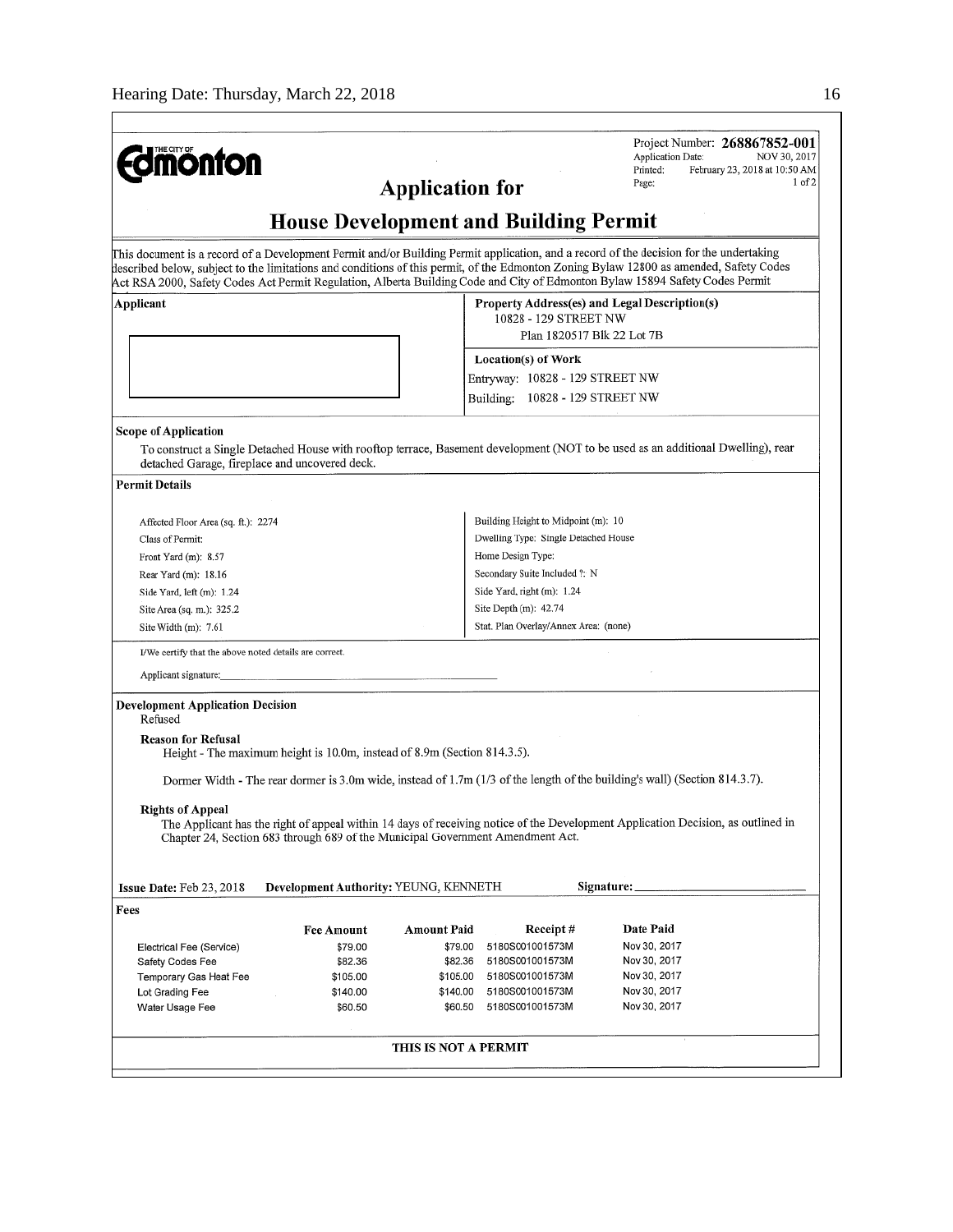| <b>dmönton</b>                                                                                                      |                                              | <b>Application for</b>            |                                                       | Application Date:<br>Printed:<br>Page:       | Project Number: 268867852-001<br>NOV 30, 2017<br>February 23, 2018 at 10:50 AM<br>$2$ of $2$ |  |  |  |
|---------------------------------------------------------------------------------------------------------------------|----------------------------------------------|-----------------------------------|-------------------------------------------------------|----------------------------------------------|----------------------------------------------------------------------------------------------|--|--|--|
|                                                                                                                     | <b>House Development and Building Permit</b> |                                   |                                                       |                                              |                                                                                              |  |  |  |
| Fees<br>Electrical Fees (House)                                                                                     | <b>Fee Amount</b><br>\$304.00                | <b>Amount Paid</b><br>\$304.00    | Receipt#<br>5180S001001573M                           | Date Paid<br>Nov 30, 2017                    |                                                                                              |  |  |  |
| Development Permit Inspection Fee<br><b>Building Permit Fee</b><br>Electrical Safety Codes Fee<br>Total GST Amount: | \$0.00<br>\$2,059.00<br>\$16.66<br>\$0.00    | \$200.00<br>\$2,059.00<br>\$16.66 | 5180S001001573M<br>5180S001001573M<br>5180S001001573M | Nov 30, 2017<br>Nov 30, 2017<br>Nov 30, 2017 |                                                                                              |  |  |  |
| Totals for Permit:<br>(overpaid by \$200.00                                                                         | \$2,846.52                                   | \$3,046.52                        |                                                       |                                              |                                                                                              |  |  |  |
|                                                                                                                     |                                              |                                   |                                                       |                                              |                                                                                              |  |  |  |
|                                                                                                                     |                                              |                                   |                                                       |                                              |                                                                                              |  |  |  |
|                                                                                                                     |                                              |                                   |                                                       |                                              |                                                                                              |  |  |  |
|                                                                                                                     |                                              | THIS IS NOT A PERMIT              |                                                       |                                              |                                                                                              |  |  |  |